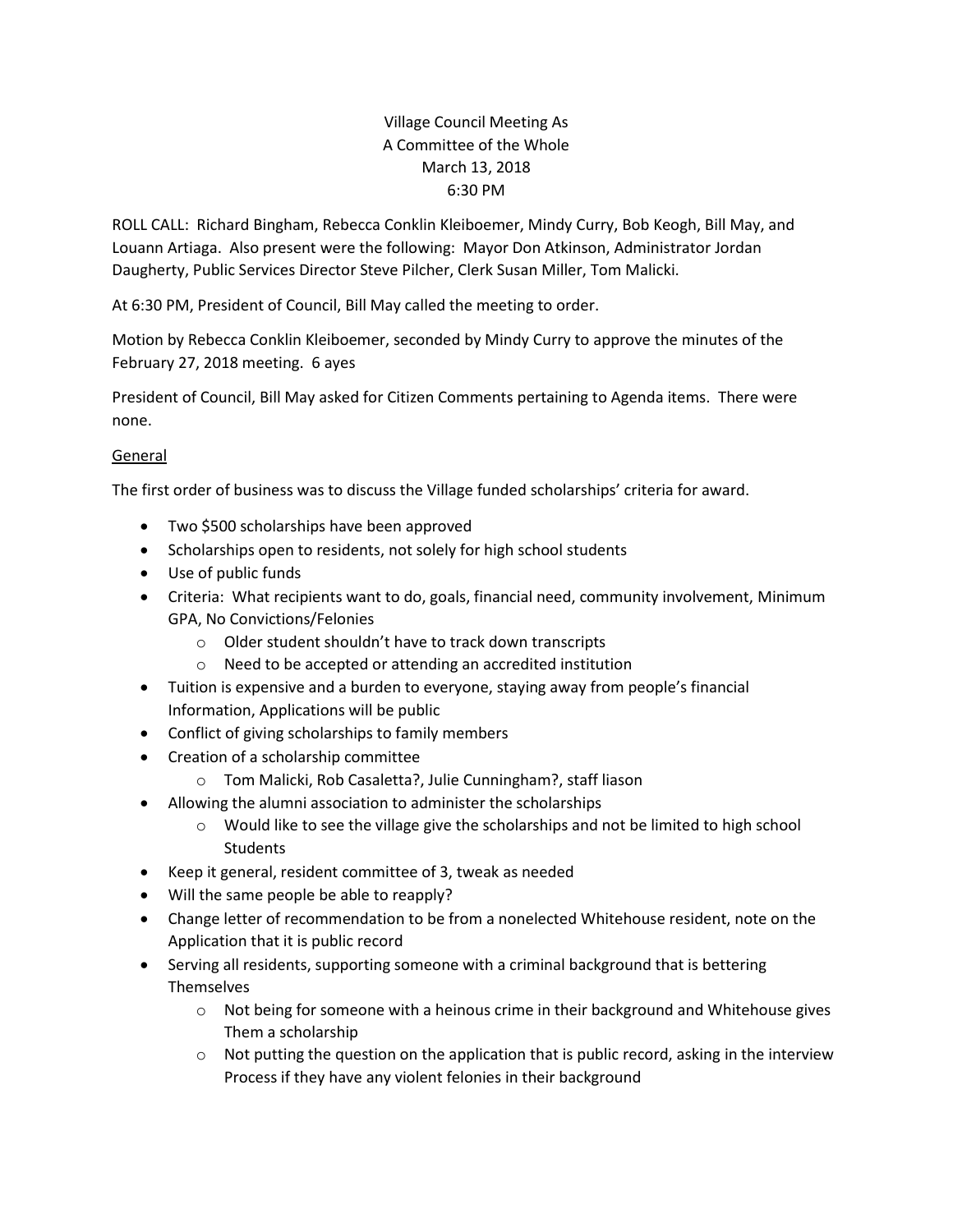## Public Service

The next order of business is consideration of Otsego Street as a one-way street.

- Construction of an island so that people can go both ways, plowing obstacle
- No room in the parking lot
- Does the Village have the authority to move a mailbox?
- Post office box by water bill drop off at Village hall
	- o Idea to be presented when the new Postmaster is installed
	- o Increased parking at the post office if the mailbox is move to Village hall
	- o Camera to cover mailbox and internet pick up
- Mailbox near shell station

## Public Service

The next order of business was to discuss Parks Master Plan and Council input on formation of Parks and Recreation Committee.

- Bill May likes the Committee of the Whole, all meetings done in one night, likes to be at the Meetings with input from the beginning of topics, Bob Keogh and Mindy Curry agree
- Planning Commission is a separate committee
- Previous distrust in committee process, hate to Think any of present members would operate That way
	- o Doing grunt work
	- $\circ$  Specific time devoted to a topic by people with a passion for it
- Schedule and dedicate Committee of the Whole dates to discuss
- Staff can research for Council
	- o Opportunity for Council to do some of the work
- Event planning, Master plan paid a company thousands for the Master Plan sits dormant for Years, nothing gets done
- Placing Parks and Recs on the COW agenda, How much has gotten done? Budget?
- A committed effort, Priorities, Budget, 5, 10, 15-20 year plan
- Tree Commission meets 1/month on one topic and is very productive
- If Council decides it would like a Parks and Rec committee, it will be a separate committee from The COW that reports back, last year the Village accomplished Pickleball and Basketball Courts And Musical equipment for the park, transparency of the committee, will other committees (Finance, Public Works) be down the road, Committee can approve what comes to Council or What does not
- Parks and Rec Levy, shows how much people are truly willing to support
	- o Shouldn't pay extra, already gave us the money
- Park Priorities:
	- $\circ$  Louann Artiaga refurbish shelterhouse, enlarge, windows, more functional, Fireplace Cuts large room, 10 years since the last update, Keep Indianapolis Street open – forego Green space
	- $\circ$  Bob Keogh The Edge Group's work is fancy but not functional, like to see other ideas, Veteran's Park is overdone – difficulty funding, Maintenance not practical, vandalism,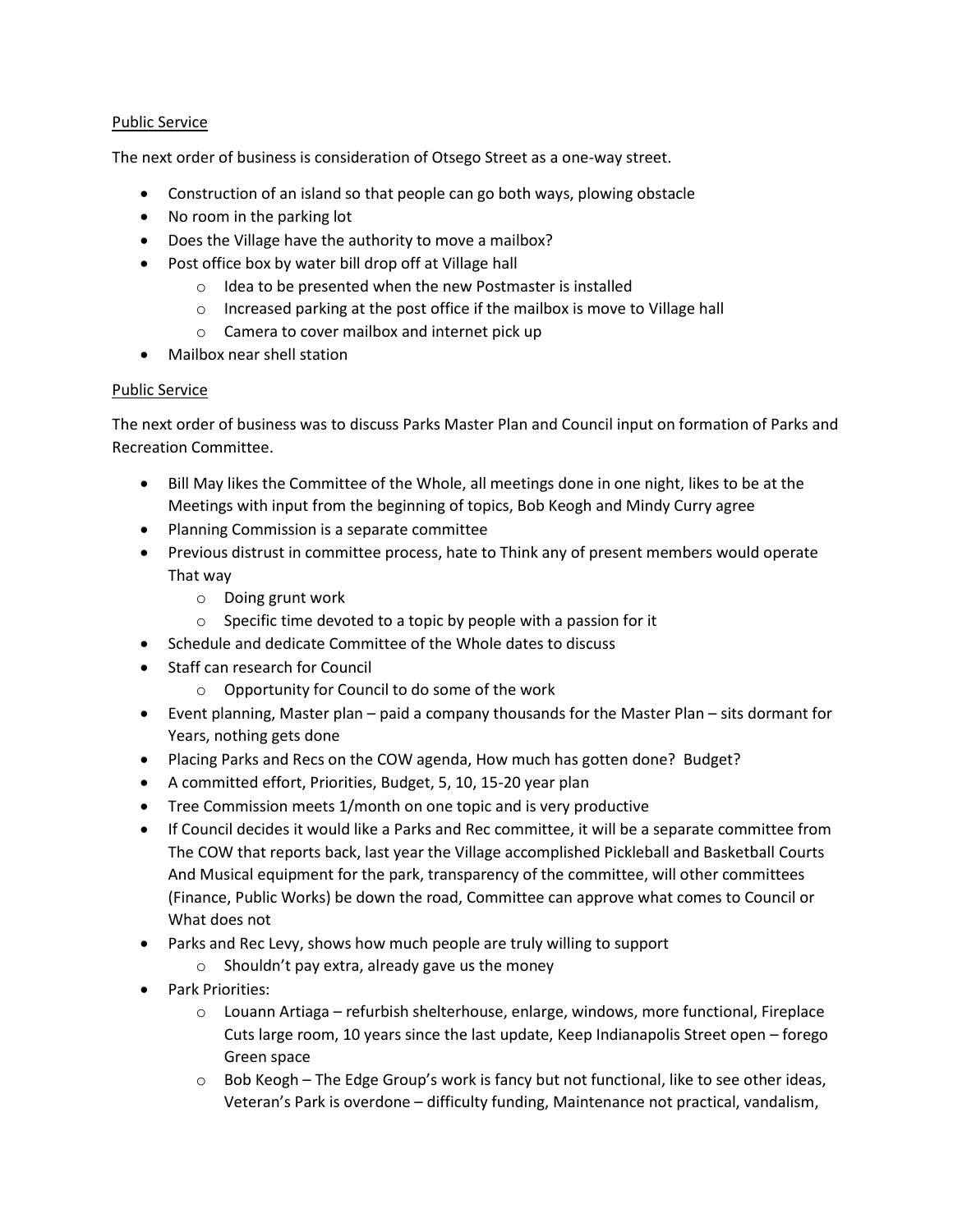Dirty sand, Fitness trail, upgrade playground equipment, younger families want the Parks, bike trail/walking trail are important

- $\circ$  Rebecca Conklin Kleiboemer formula for how much green space per person, designed For growth, Not closing Indianapolis, not moving soldier statue, when out Campaigning - Most requested improvement of the park, Playground as part of a larger plan including Fitness equipment, walkability of Village, Cause walks, Splash pad (structured programs Can be difficult for families and kids with disabilities) few minutes to cool off, residents Keep asking for water
	- Green space includes Oak Openings, Schools, and Metroparks
- $\circ$  Bill May lived in the Village for 50 years and never had anyone ask him about the park, Recently asked about the dock and the track around the park being weedy
- $\circ$  Richard Bingham Camp Courageous pool use for Whitehouse residents, Splash pad (\$100,000), look ahead to growth
- $\circ$  Mindy Curry A plan, the Master plan has changed, list of priorities, smaller items, next Year something bigger, Sandra park – allocate money for picnic area/benches, Camp Courageous pool
- $\circ$  Mayor Don Atkinson Influx of families to the area, first stop is the school, green space, High school, parks, Aesthetics – looks like a nice place to live, park has to pop out at you Aesthetically, limestone signs, Connectivity – walk/bike, center of town, the heart of Town, Aesthetics and amenities are very important
- o Administrator Jordan Daugherty Parks Master plan was presented as ideal. A prioritized plan looking at 30 years from now. The Village was the oldest community in Lucas County in 2009, six years later we are one of the youngest, Aesthetics, Know Where the money is valuable, spend money on plans – get grants, Master plan has done A lot to make things cohesive, the plan is meant to be done over time, We want to be The best Village in the State, leave some things behind, It's going to be hard if we're Going to be great
- Administrator, Jordan Daugherty will contact Camp Courageous again, Director of Public Services will look around the small quarry
- Council members return with top 3 priorities for the park
- Renovate the park smart, get the most for our money that benefits the most people
- Beautiful plan that we can't afford
- Veteran's Memorial Park grant appealing rejection

Motion by Bob Keogh, seconded by Bill May to Maintain the current Committee of the Whole system and not form a Parks and Recreation Committee. 4 ayes, 2 nays Richard Bingham, Rebecca Conklin Kleiboemer

Other items discussed:

 Rebuilding the dock with staff, not going to be ADA compliant, can look at multiple plans, previous estimates were around \$180,000, aluminum floating dock – won't last long with Freezing – meant to be removed in the winter, won't work for Freezin' for a Reason, Can't hold Freezin' for a Reason in the large Quarry – people aren't allowed in the large quarry, investigate Accessible dock options, grade/stone expensive, check on repair vs. replace